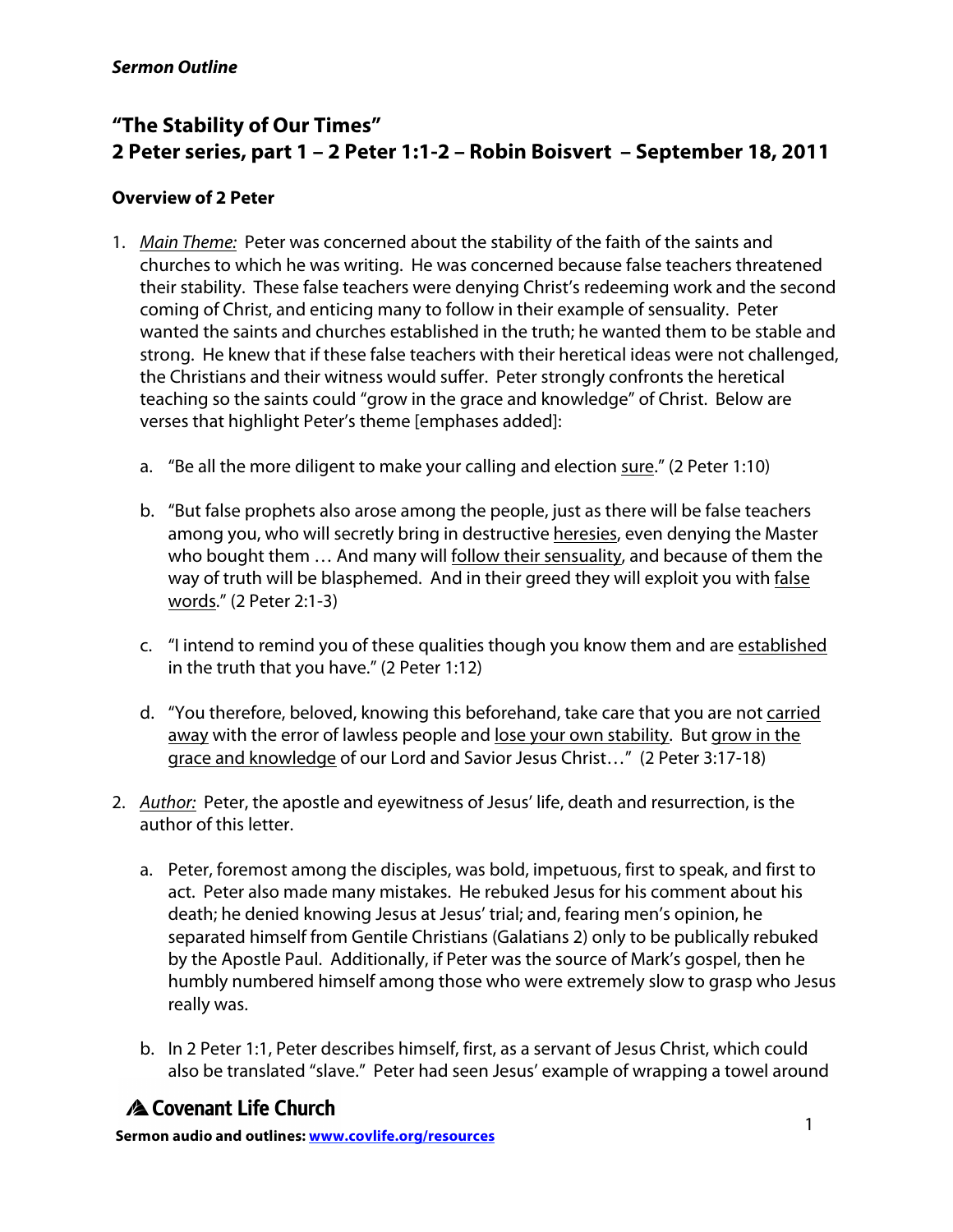#### *Sermon Outline*

his waist and stooping low to wash the disciples' feet. Peter emulated Jesus and, therefore, thought of himself, first, in the lowly position of a slave of his Master, Jesus.

- c. Peter was also an apostle, which means one sent on a mission with the message of the gospel. He was an eyewitness of the sufferings of Christ and the glory of Christ's resurrection. He was a man with a message, a man with a mission, and a man commissioned to proclaim that message.
- 3. *Date of Letter:* Peter was writing this letter near the time of his death (AD 64-67). He is about to be executed, probably at the hands of Nero. These are his last words. In this farewell letter, Peter is not concerned about how he will be remembered, but what the saints will remember about God, about Jesus and about the message of the gospel.
- 4. *Audience:* He was probably writing to the same churches as his first letter (see 3:1), which were elect exiles in Asia Minor (present-day Turkey).
	- a. The letter is "… to those who have obtained a faith of equal standing with ours… [emphasis added]" Ours is a faith of equal standing with the apostles, a faith equally precious and privileged as Peter's. We all stand at the foot of the cross equally favored, equally blessed and equally loved.

### **What Do We Need to Know to Be Established?**

- 1. Peter's opening greeting (2 Peter 1:2) answers the above question, "May grace and peace be multiplied to you in the knowledge of God and of Jesus our Lord [emphasis added]." To be established, we need the knowledge of God and Jesus our Lord. We need to know who Jesus is, what he has done and wholeheartedly believe it.
- 2. In verses 1-2, Peter helps us to grow in knowing Jesus by mentioning him three times in four different ways:
	- a. Jesus as Christ Christ is Jesus' title. It is the Greek translation of the Hebrew word, *Messiach* or *Messiah*, which literally means, the anointed one. In the Old Testament, there were three offices that were anointed: the offices of prophet, priest and king. The Messiah would combine all three.
	- b. Jesus as Savior The designation "Savior" occurs only 16 times in the New Testament. A Savior saves, delivers and rescues. But from what has Jesus saved and delivered us? Jesus saves us from the wrath of God for our sins and delivers us from the punishment we deserve. And he did it by taking that punishment on himself.
	- c. Jesus as God the grammatical construction presents Jesus as fully God. All that God is, Jesus is.

# A Covenant Life Church

<sup>2</sup> **Sermon audio and outlines: www.covlife.org/resources**